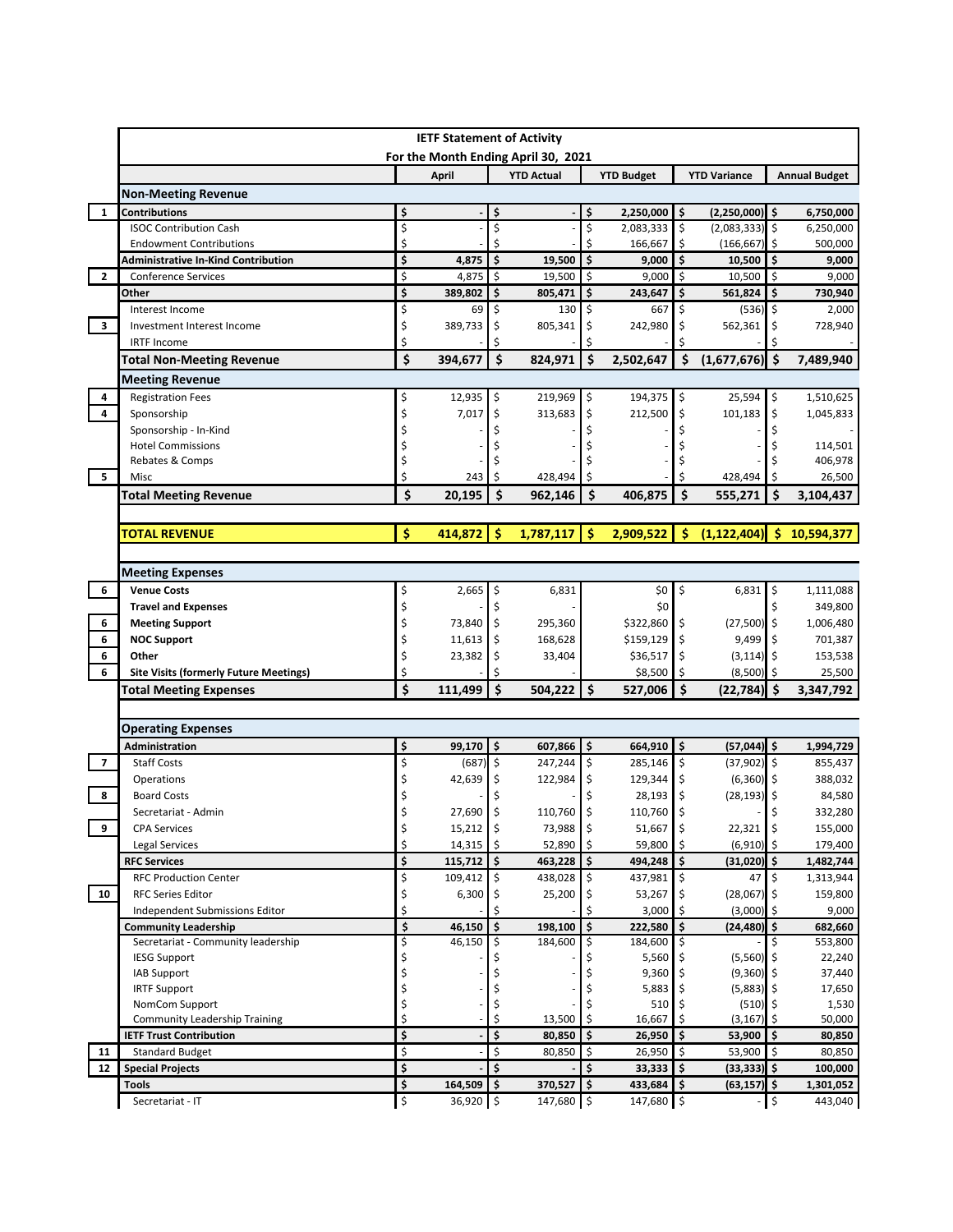|    | <b>Total Operating Expenses</b> | 425.541     | 1.720.571    | 1,875,705              | $(155, 134)$ \$       | 5,642,035 |
|----|---------------------------------|-------------|--------------|------------------------|-----------------------|-----------|
| 14 | Review/Audit                    |             |              | $33,333$ \$            | $(33,333)$ \$         | 100,000   |
|    | Operations (non-Secretariat)    | 15,058      | $37,605$ \$  | $36,375$ \$            | $1,230$ \$            | 109,125   |
|    | Infrastructure Development      |             |              | $6,667$ $\mid$ \$      | $(6,667)$ \$          | 20,000    |
|    | Software Development            | 31,858      | $102,375$ \$ | $93,792$ \$            | $8,583$ $\frac{1}{5}$ | 281,375   |
| 13 | Research/Analysis/Design        | 41,252      | $41,252$ \$  | $74,585$ $\frac{1}{5}$ | $(33,333)$ \$         | 223,756   |
|    | Management/Planning             | $39,421$ \$ | $41,615$ \$  | $41,252$ \$            | $363$ $\frac{1}{5}$   | 123,756   |

| <b>Total Expenses</b>                          | 537.040         | 2.224.793              | 2.402.711               | (177.918) <mark>.</mark> | 8.989.827 |
|------------------------------------------------|-----------------|------------------------|-------------------------|--------------------------|-----------|
|                                                |                 |                        |                         |                          |           |
| Net Income                                     | $(122, 168)$ \$ | $(437.676)$ \$         | $506,810$ \$            | $(944.486)$ \$           | 1.604.550 |
| <b>Capital Investment</b>                      | 17,254          | $69,016$ $\frac{1}{5}$ | 195,000                 | $(125.984)$ S            | 585,000   |
| <b>Net Income (after Capital Expenditures)</b> | $(139, 422)$ \$ | $(506, 692)$ \$        | $311,810$ $\frac{1}{2}$ | $(818,502)$ \$           | 1,019,550 |

**NOTES** (refers to YTD Actual versus Month)

1 The timing of the annual ISOC contribution has changed as part of the new funding agreement from December of the year before it applies to March of the current year in which it applies.

**2** In-Kind Contribution is calculated at \$4,875 a month for 150 Webex users.

**3** April budget amount calculated as 4/12 of annual budget, so variance in actual vs. budget is dependent on timing-related market volatility.

**4** The first meeting occured in March 2021. Registration and Sponsorship revenue has been recognized in March 2021. Actual revenue was more than what was budgeted for IETF110.

**5** Insurance claim was paid in March 2021 for the IETF107 meeting. The meeting was cancelled in March 2020.

**6** Meeting-related expenses budgeted to be recognized during the quarter that meeting is held. Actual expenses for meeting and NOC support to be recognized as services are performed, not prepaid until the meeting is held. Meeting support represents AMS secretariat labor for IETF 110 & IETF 111meeting, \$10,000 NOC support represents LineSpeed lead services provided through January, February, March, & April 2021. There was also a Linespeed invoice for \$54,000 for IETF110. Other represent credit card fees for January, February, March, & April 2021.

**7 8** Staff costs total budget amount spreads across 2021 by each month equally. During the months of January, February, March, & April 2021, actuals exceeded the budget. The biggest cost driver was the LLC Staff Expenses. Also, April numbers include a reallocation of fees to another category. No funds expended in January - April 2021; budgeted to be incurred quarterly throughout 2021.

**9** CPA Services total budget amount spreads across 2021 by each month equally. During February and March 2021, the IETF FY20 audit was going on. GRF charged an additional \$10,000 for audit prep services, in addition to RSM billing \$17,325 for the progression of the audit.

**10** Standcore is invoicing at \$6,300 a month. Budget by month is roughly \$13,000. Actuals are lower than the amount that was budgeted in 2021.

**11** Budgeted amount for year is \$80,850. In March 2021, IETF gave the entire 80k contribution.

**12** No funds expended in January 2021, February 2021, March 2021, or April 2021; budgeted to be incurred equally from Jan-Dec '21.

**13** Budgeted amount spreads total expected 2021 tool costs equally by month. No research/analysis/design costs are incurred as of April 2021.

**14** Budgeted amount spreads total expected 2021 tool costs equally by month. No audit costs are incurred as of April 2021.

15 NOTE: This amount includes depreciation expense on assets currently in service. Budget amount represents cash outflow for new tools and equipment (to be capitalized for accounting purposes) but not depreciation expense on existing asset. No capital investments were made in January-April 2021.

Accrual Basis. No Assurance Provided. Disclosures Omitted.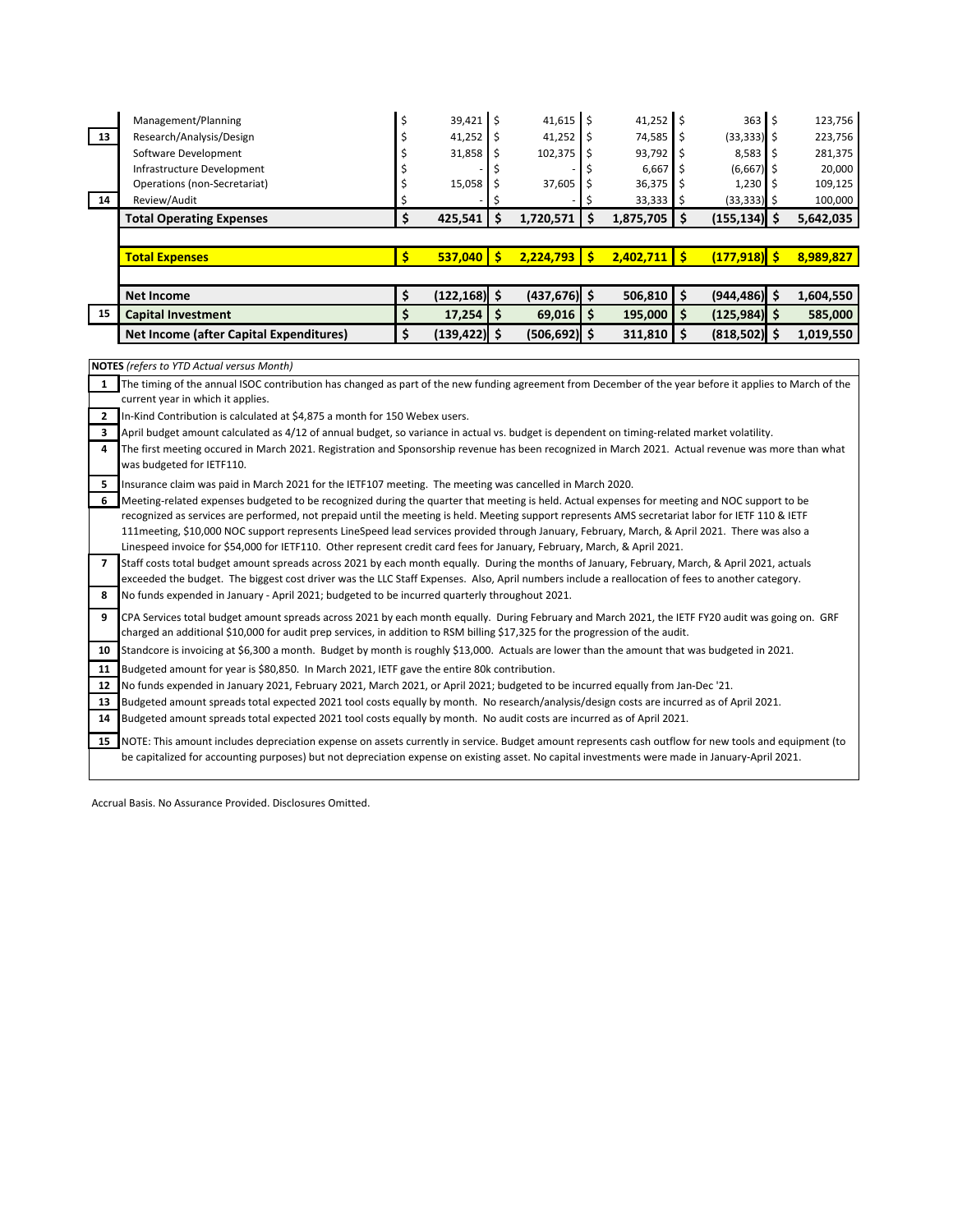| 2021 Meeting Budget                 |              |              |        |                                                                                                                    |        |                |                |  |  |
|-------------------------------------|--------------|--------------|--------|--------------------------------------------------------------------------------------------------------------------|--------|----------------|----------------|--|--|
| For the Month Ending April 30, 2021 |              |              |        | IETF110 Actual   IETF110 Budget   IETF111 Actual   IETF111 Budget   IETF112 Actual   IETF112 Budget   TOTAL BUDGET |        |                |                |  |  |
| <b>IMEETING REVENUE</b>             | \$533.545.33 | \$406.875.00 | \$0.00 | \$1.281.159.29                                                                                                     | \$0.00 | \$1,416,402.54 | \$3,104,436.84 |  |  |
| <b>Registration Fees</b>            | \$219,969.00 | 194.375.00   |        | 709,500.00                                                                                                         |        | 606.750.00     | \$1,510,625.00 |  |  |
| Sponsorship                         | \$313,333,33 | \$212,500.00 |        | \$425,000.00                                                                                                       |        | \$408,333,00   | \$1,045,833.00 |  |  |
| Sponsorhip - In-Kind                |              | \$0.00       |        | \$0.00                                                                                                             |        | \$0.00         | \$0.00         |  |  |
| <b>Hotel Commissions</b>            |              | \$0.00       |        | \$65,672.56                                                                                                        |        | \$48,828.40    | \$114.500.96   |  |  |
| Rebates & Comps                     |              | \$0.00       |        | \$54,486.73                                                                                                        |        | \$352,491.14   | \$406,977.87   |  |  |
| Misc                                | \$243.00     | \$0.00       |        | \$26,500.00                                                                                                        |        | \$0.00         | \$26,500.00    |  |  |

| <b>MEETING EXPENSES</b>               | \$415,512.51 | \$518,506.19  | \$83,840.00  | \$1,505,655.09 | \$0.00 | \$1,298,131.05 | \$3,322,292.32   |
|---------------------------------------|--------------|---------------|--------------|----------------|--------|----------------|------------------|
| <b>Venue Costs</b>                    | \$2,980.00   | \$0.00        | \$0.00       | \$663,915.00   | \$0.00 | \$447,172.67   | \$1,111,087.67   |
| <b>Meeting Space</b>                  | \$1,780.00   | \$0.00        |              | \$0.00         |        | \$141,250.00   | \$141,250.00     |
| F&B                                   | \$1,200.00   | \$0.00        |              | \$530,500.00   |        | \$215,288.00   | \$745,788.00     |
| A/V                                   |              | \$0.00        |              | \$94,075.00    |        | \$43,505.00    | \$137,580.00     |
| <b>Electrical Power</b>               |              | \$0.00        |              | \$7,725.00     |        | \$4,520.00     | \$12,245.00      |
| 5% Overage Allocation                 |              | \$0.00        |              | \$31,615.00    |        | \$20,063.15    | \$51,678.15      |
| <b>Exchange Rate Variance</b>         |              | \$0.00        |              | \$0.00         |        | \$22,546.52    | \$22,546.52      |
| <b>Meeting Support</b>                | \$225,287.33 | \$322,860.00  | \$73,840.00  | \$508,510.00   | \$0.00 | \$524,910.00   | \$1,356,280.00   |
| Secretariat Labor                     | \$221,520.00 | \$322,860.00  | \$73,840.00  | \$322,860.00   |        | \$322,860.00   | \$968,580.00     |
| T&E                                   |              | \$0.00        |              | \$172,950.00   |        | \$176,850.00   | \$349,800.00     |
| Shipping                              | \$792.33     | \$0.00        |              | \$3,500.00     |        | \$16,500.00    | \$20,000.00      |
| Supplies                              |              | \$0.00        |              | \$3,200.00     |        | \$3,200.00     | \$6,400.00       |
| Printing                              |              | \$0.00        |              | \$3,000.00     |        | \$3,000.00     | \$6,000.00       |
| <b>Temporary Labor</b>                |              | \$0.00        |              | \$3,000.00     |        | \$2,500.00     | \$5,500.00       |
| Non-Specific Mtg Expenses - Equipment |              |               |              |                |        |                |                  |
| (speakerphone, ipad, etc.)            |              | \$0.00        |              | \$0.00         |        | \$0.00         | \$0.00           |
| Miscellaneous                         | \$2,975.00   | \$0.00        |              | \$0.00         |        | \$0.00         | \$0.00           |
| <b>NOC Support</b>                    | \$158,627.53 | \$159,129.00  | \$10,000.00  | \$267,129.00   | \$0.00 | \$275,129.00   | \$701,387.00     |
| <b>In-Kind Circuits</b>               |              | \$0.00        |              | \$30,000.00    |        | \$30,000.00    | \$60,000.00      |
| In-Kind NOC Support                   | \$158,627.53 | \$40,000.00   | \$10,000.00  | \$40,000.00    |        | \$40,000.00    | \$120,000.00     |
| <b>Venue Network Costs</b>            |              | \$0.00        |              | \$0.00         |        | \$0.00         | \$0.00           |
| <b>Connectivity Support</b>           |              | \$54,000.00   |              | \$130,000.00   |        | \$140,000.00   | \$324,000.00     |
| <b>Remote Participation Support</b>   |              | \$60,000.00   |              | \$61,500.00    |        | \$60,000.00    | \$181,500.00     |
| <b>NOC Travel</b>                     |              | \$0.00        |              | \$0.00         |        | \$0.00         | \$0.00           |
| Miscellaneous                         |              | \$129.00      |              | \$629.00       |        | \$129.00       | \$887.00         |
| Non-Specific Mtg Expenses             |              | \$5,000.00    |              | \$5,000.00     |        | \$5,000.00     | \$15,000.00      |
| Other                                 | \$28,617.65  | \$36,517.19   | \$0.00       | \$66,101.09    | \$0.00 | \$50,919.38    | \$153,537.65     |
| Insurance                             |              | \$0.00        |              | \$5,000.00     |        | \$5,000.00     | \$10,000.00      |
| Credit Card/Bank Fees (Wires)         | \$8,058.76   | \$6,517.19    |              | \$28,101.09    |        | \$19,919.38    | \$54,537.65      |
| <b>Hackathon T-Shirts</b>             | \$20,558.89  | \$30,000.00   |              | \$3,000.00     |        | \$3,000.00     | \$36,000.00      |
| VAT Recovery Fee                      |              | \$0.00        |              | \$0.00         |        | \$3,000.00     | \$3,000.00       |
| Onsite Childcase                      |              | \$0.00        |              | \$20,000.00    |        | \$20,000.00    | \$40,000.00      |
| <b>ANRW Student Grants</b>            |              | \$0.00        |              | \$10,000.00    |        | \$0.00         | \$10,000.00      |
| <b>MEETING DEFICIT/SURPLUS</b>        | \$118,032.82 | (5111.631.19) | (583.840.00) | (5224.495.80)  | \$0.00 | \$118,271.50   | ( \$217, 855.48) |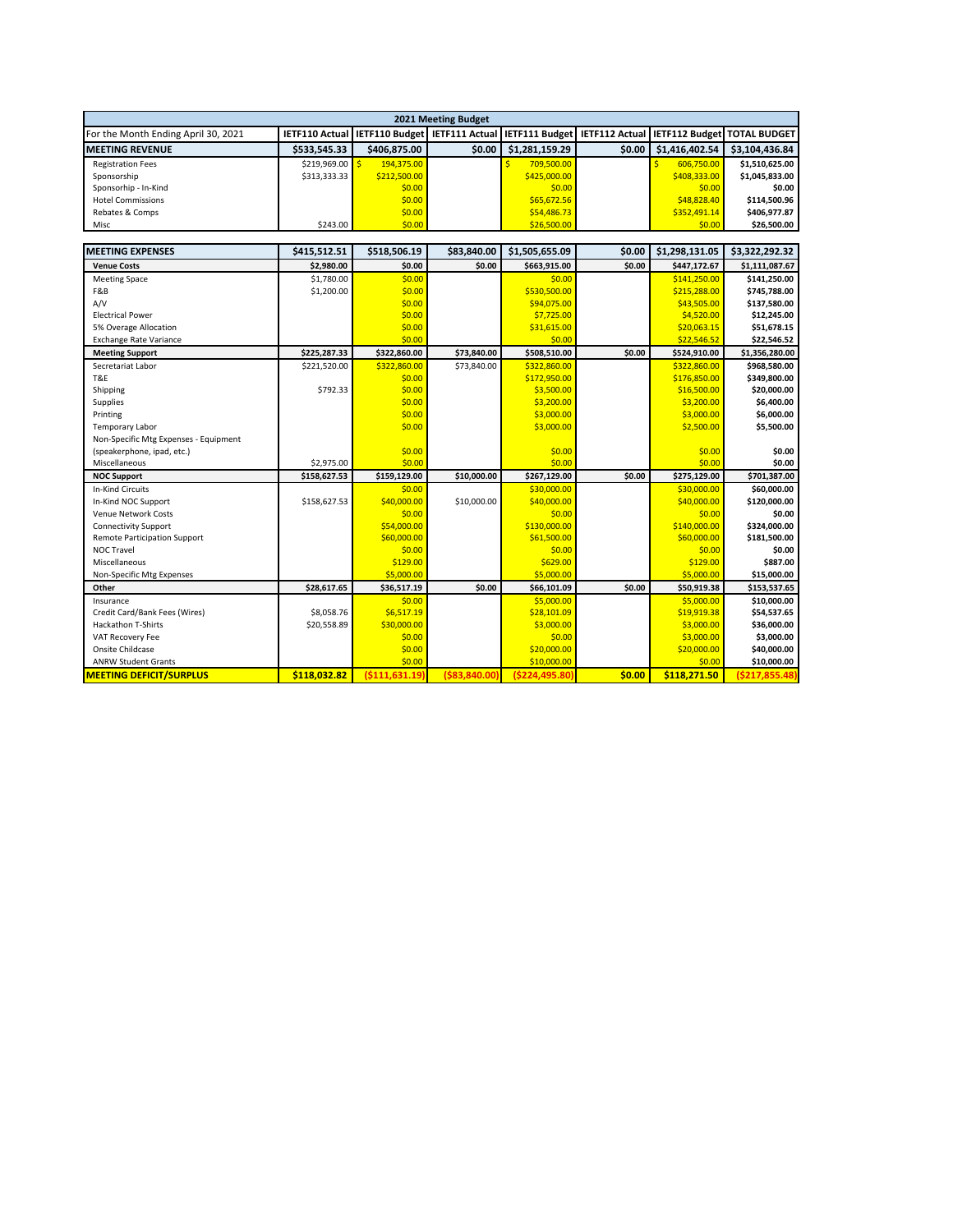## **IETF Administration LLC Balance Sheet**

**As of April 30, 2021**

|                                         | Total |               |  |
|-----------------------------------------|-------|---------------|--|
| <b>ASSETS</b>                           |       |               |  |
| <b>Current Assets</b>                   |       |               |  |
| <b>Bank Accounts</b>                    |       |               |  |
| 1002 WFB - Checking                     |       | 340,129.32    |  |
| 1003 WFB - Savings                      |       | 8,137,259.11  |  |
| <b>Total Bank Accounts</b>              | \$    | 8,477,388.43  |  |
| <b>Accounts Receivable</b>              |       |               |  |
| 1200 Accounts Receivable                |       | 205,350.00    |  |
| 1201 VAT Receivable                     |       | 51,580.40     |  |
| <b>Total Accounts Receivable</b>        | \$    | 256,930.40    |  |
| <b>Other Current Assets</b>             |       |               |  |
| 1005 Goldman Sachs Investments          |       | 20,081,039.26 |  |
| 1100 Pre-Paid Expenses                  |       | 885,819.47    |  |
| 1101 Pre-Paid Insurance                 |       | 13,043.04     |  |
| 1120 Endowment Receivable               |       | 614,055.77    |  |
| 1125 Grants Receivable from ISOC        |       | 6,500,000.00  |  |
| 1140 Discount on Pledges                |       | -74,139.48    |  |
| 1145 Discount on Grants Receivable ISOC |       | -7,790.65     |  |
| 1300 Reimbursable Expenses              |       | 842.93        |  |
| <b>Total Other Current Assets</b>       | \$    | 28,012,870.34 |  |
| <b>Total Current Assets</b>             | \$    | 36,747,189.17 |  |
| <b>Fixed Assets</b>                     |       |               |  |
| 1400 Software                           |       |               |  |
| 1401 Dashcare Auto Schedule Builder     |       | 50,971.87     |  |
| 1403 RFC Tools - Schaad Developed       |       | 25,000.00     |  |
| 1404 RFC Tools - Elf Developed          |       | 144,112.50    |  |
| 1405 Improvement Mail Archive Tool      |       | 9,025.00      |  |
| 1406 IOLA Review Tracking               |       | 55,721.00     |  |
| 1407 Meetecho Customization             |       | 2,597.22      |  |
| 1408 Interim Mtg Management             |       | 4,512.50      |  |
| 1409 Tracking Manual ID Post Request    |       | 1,041.67      |  |
| 1410 RFC Editor Stats and Metrics       |       | 2,138.89      |  |
| 1411 Broken Email Archive Repair        |       | 222.22        |  |
| 1412 IETF Trust Website Revamp          |       | 5,627.78      |  |
| 1413 IRSG Ballots Tool                  |       | 8,000.00      |  |
| <b>Total 1400 Software</b>              | \$    | 308,970.65    |  |
| 1415 Elf Tools Software Development     |       | 140,000.02    |  |
| 1500 Equipment                          |       |               |  |
| 1501 Cisco/Juniper Donated Equipment    |       | 371,801.29    |  |
| 1502 Juniper MX204 (3)                  |       | 204,660.00    |  |